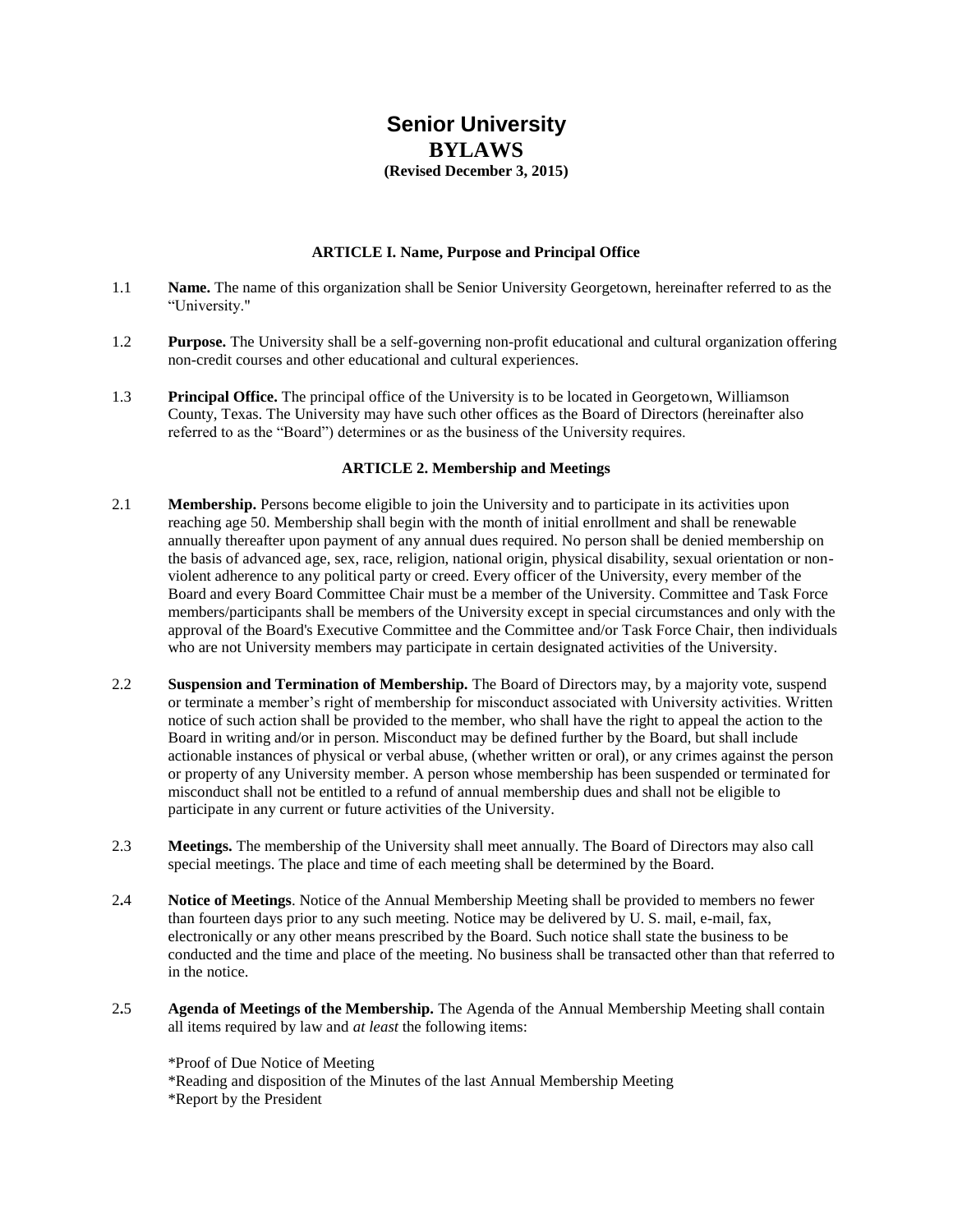\*Presentation of a written Report by the Treasurer or his/her designee regarding the financial status of the University

\*Election of Individuals to fill Board Vacancies and Approval of the new Board of Directors

\*Adjournment

The Agenda of each Special Meeting of the Membership shall contain all items required by law and *at least* the following items:

\*Proof of Due Notice of Meeting

\*Reading and disposition of the Minutes of any Special Meetings occurring after the last Annual Meeting \*Report by the President regarding the purpose of the meeting

\*The specific business to be conducted at the meeting

- \*Adjournment
- 2.6 **Quorum.** The members present at a meeting of the University shall constitute a quorum.
- 2**.**7 **Conduct of Member Meetings**. The President will preside over all meetings of the University and the Secretary or the Secretary's Administrative Designee shall keep the Minutes of each meeting and record in a Minute Book all resolutions adopted and all business transacted at the meeting.
- 2.8 **Robert's Rules of Order.** *Robert's Rules of Order Newly Revised* shall govern all meetings of the University and the Board of Directors.
- 2.9 **Voting.** Each Member shall be entitled to one vote upon each matter submitted to a vote at a Member Meeting. Questions shall be decided by a vote of a majority of the Members voting thereon. Voting by proxy is not permitted. The President may vote only in the event of a tie.

# **ARTICLE 3. Board of Directors**

- 3.1 **Governance.** The Board of Directors shall be elected at the Annual Meeting by the Members present. The Board shall administer the property, funds and affairs of the University and may adopt policies and procedures to implement these Bylaws. The Board, at its discretion, may hire an Administrator to conduct such elements of the day-to-day business of the University as the Board may see fit, including the hiring of other employees or contractors and assigning volunteers.
- 3.2 **Number of Directors.** The Board shall consist of not less than nine (9) and no more than fifteen (15) Members.
- 3**.**3 **Terms of Directors.** Board Directors shall be elected for staggered three-year terms except that in order to fill unexpired terms and maintain balance among the three cohorts, the Nominating Committee may nominate candidates for one-year or two-year terms and may designate candidates nominated by petition as candidates for one-year or two-year terms. No person shall serve on the Board for more than six years in succession. However, a member serving as Immediate Past President shall remain on the Board while serving in the Immediate Past President office. No Member who has previously served on the Board six years in succession (or seven years if the seventh year was as Immediate Past President) may be elected to the Board until a full year has passed following the end of his or her previous term of service.
- 3.4 **Filling Vacancies.** If a vacancy occurs on the Board, the President may appoint a member to fill that position for the remainder of the calendar year. An appointment to serve for less than a full calendar year shall not count toward the six-year limit for Board Directors.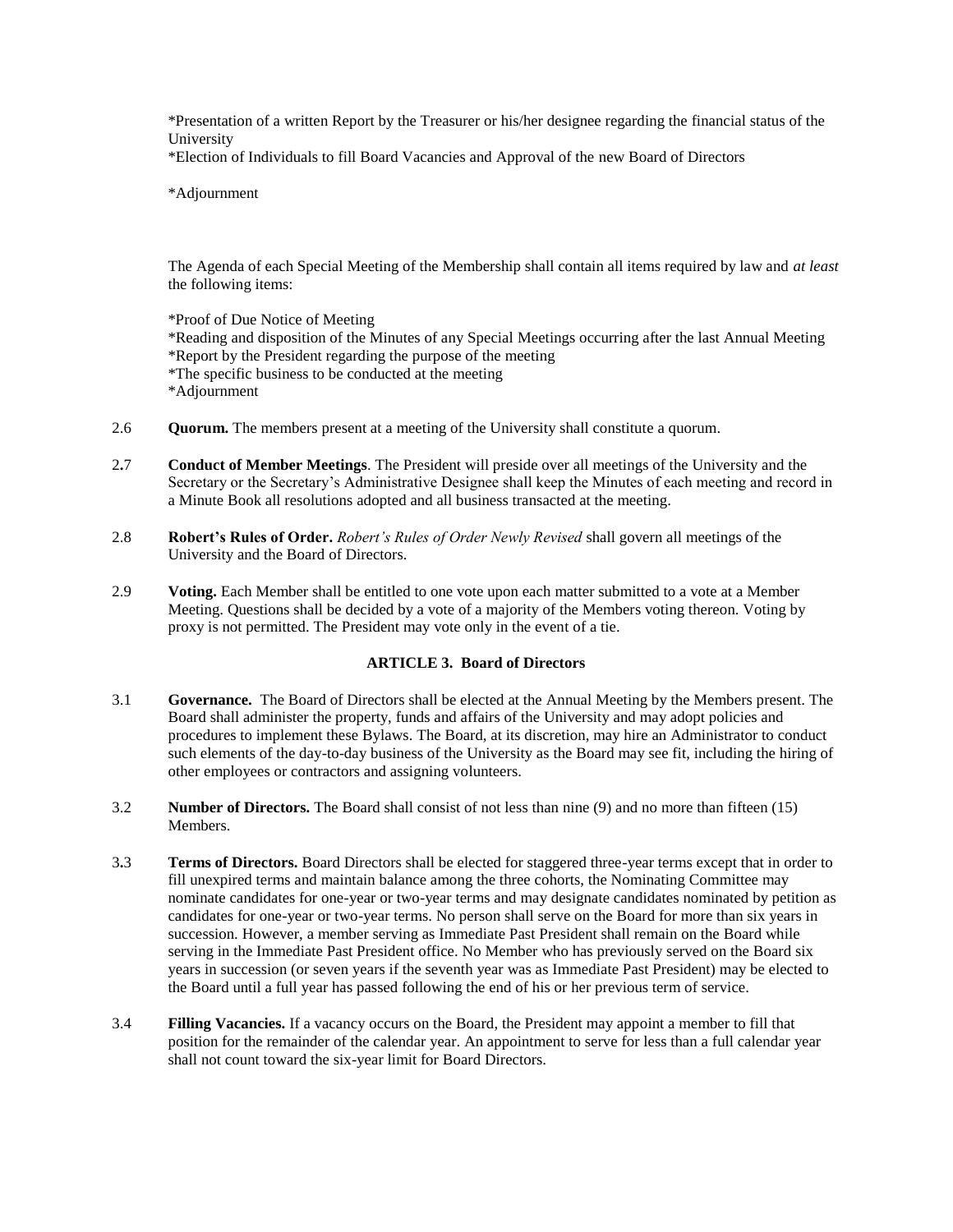- 3.5 **Nominating Committee.** Each year the President shall appoint a Board Director other than himself or herself to Chair the Nominating Committee. In consultation with the Chair, the President shall then appoint at least five additional members to the Committee including at least one Director other than himself or herself, at least two former Directors, and at least one member who is neither a Director nor a former Director. Each member of the Nominating Committee shall serve for a term of one year beginning January 1, and is eligible for reappointment. The Committee shall be charged with the tasks of nominating: (1) a slate of candidates for those Board positions that will become vacant at the end of the current calendar year; and (2) a slate of officers for the following calendar year. A nomination for the Board may also be made by a petition signed by ten Members and submitted to the President no fewer than twenty-eight days prior to the Annual Meeting.
- 3.6 **Special Meetings of the Board of Directors.** The Board shall meet in Special Session at the request of any Board Officer or of any three Board Directors. Notice of a Special Meeting shall be provided to Board members at least seventy-two hours prior to the meeting. Notice may be delivered by e-mail, fax, electronically or other means prescribed by the Board. Such notice shall state the business to be conducted and the time and place of the meeting. No business shall be transacted other than that on the Agenda contained in the notice.
- 3.7 **Regular Meetings of the Board of Directors.** Regular meetings of the Board of Directors shall be open to all members except that the Board may meet in Closed Executive Session to discuss such issues as, but not limited to, legal matters, matters of a personal nature, or complaints of alleged misconduct by members. Members who are not on the Board may address the Board at a meeting only with the prior notification to and consent of the President. Non Board of Director Members shall not vote on any issues at the Regular Meetings of the Board of Directors.
- 3.8 **Quorum at Regular Meetings of the Board of Directors.** A quorum shall consist of a majority of the total number of Board Directors.
- 3.9 **Action by Members Without Meeting.** Any action required by the Texas Business Organizations Code to be taken at a meeting of the members, or any action which may be taken at a meeting of the members or any committee, may be taken without a meeting if a consent in writing, setting forth the action to be taken shall be signed by all the members entitled to vote with respect to the subject matter thereof, or all of the members of the committee, as the case may be. Such consent shall have the same force and effect as a unanimous vote.

If the Corporation's Certificate of Formation (Articles of Incorporation) so provides, any action required by the Texas Business Organizations Code to be taken at a meeting of the members or any action that may be taken at a meeting of the members of any committee may be taken without a meeting if a consent in writing, setting forth the action to be taken, is signed by a sufficient number of members or committee members as would be necessary to take that action at a meeting at which all of the members or members of the committee were present and voted.

Each written consent shall bear the date of signature of each member or committee member who signs the consent. Prompt notice of the taking of any action by members or a committee without a meeting by less than unanimous written consent shall be given to all members or committee members who did not consent in writing to the action.

If any action by members or a committee is taken by written consent signed by less than all of the members or committee members, any articles or documents filed with the Secretary of State of Texas as a result of the taking of the action shall state, in lieu of any statement required by this Act concerning any vote of the members, that written consent has been given in accordance with the provisions of Section 6.202 of the Texas Business Organizations Code and that any written notice required by such Section has been given.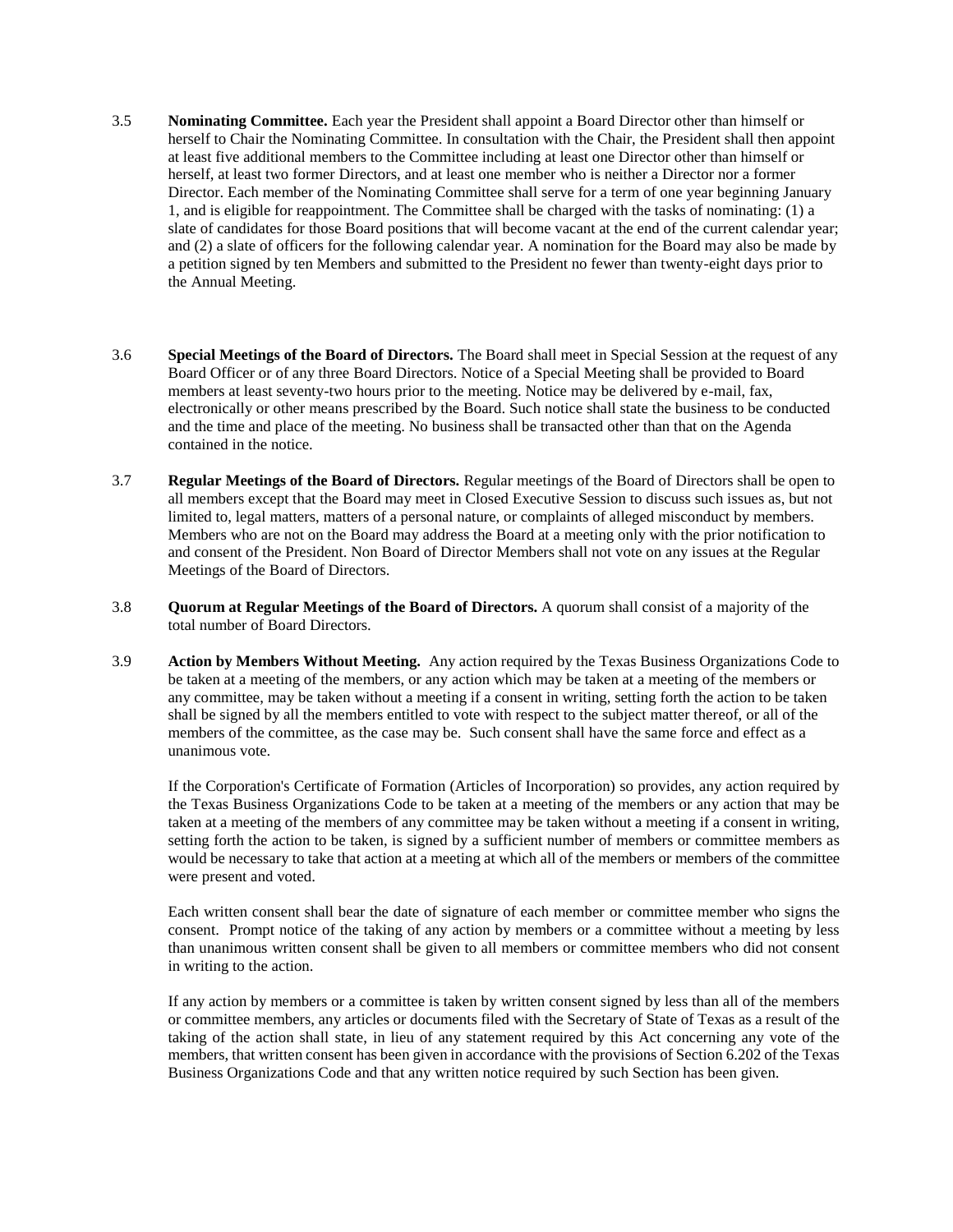A telegram, telex, cablegram or similar transmission by a member or member of a committee or a photographic, photostatic, facsimile or similar reproduction of a writing signed by a member or member of a committee shall be regarded as signed by the member or member of a committee for purposes of this Section.

# **ARTICLE 4. Officers**

- 4.1 **Election of Officers.** The Officers of the University shall consist of a President, a Vice President, an Immediate Past President, a Secretary, a Treasurer, and any other Officers deemed necessary by the Board. Only Board Directors are eligible to serve as Officers. The Term of Office shall be one year for each Officer with unlimited opportunity to serve in an Office during one's tenure as a Board Director. All Officers for the coming calendar year, except the Immediate Past President, shall be elected by the newly elected Board at its Special Meeting of Board Directors immediately following the current year Annual Meeting and prior to the first coming year Regular Meeting of the Board of Directors.
- 4.2 **President.** The President shall serve as the Chief Executive Officer of the University and the Chairperson of the Board of Directors and shall preside at meetings of the University membership. The President shall ensure that all decisions of the Board are implemented in a timely manner. The President may delegate certain responsibilities to the Administrator and the Administrator's subordinates, if any.
- 4.3 **Vice President.** The Vice President shall perform such duties as may be directed by the President and shall assume the duties of the President during the President's annual term of office in the event of the absence or incapacity of the President.
- 4.4 **Immediate Past President.** The Immediate Past President shall perform such duties as may be directed by the President.
- 4.5 **Secretary.** The Secretary, or the Secretary's Administrative designee, shall record all votes and minutes of the official meetings in books to be kept for that purpose. The Secretary shall ensure the maintenance of all official records of the Board of Directors and authenticate correspondence and documents of the Board. The Secretary shall ensure the maintenance of these Bylaws and Amendments by the University and ensure that upon the request by any University Member, a copy will be provided to that Member, at the Member's expense. The date of the most recently revised Bylaws shall be displayed on each page of the Bylaws and the Secretary shall ensure the maintenance of the full text of every revision in the University's Archive.
- 4.6 **Treasurer**. The Treasurer shall be responsible for oversight of the financial condition and affairs of the University on behalf of the Board. The Treasurer shall report to the Board on a regular basis to review the financial condition and the financial results of the University's activities. The Treasurer shall be responsible for the preparation of the University's operating and capital budgets, for the implementation of such budgets as approved by the Board, and for the preparation and submission of all necessary and appropriate financial reports and filings in a timely manner. The Treasurer shall also be responsible for the implementation of appropriate controls to ensure the financial integrity of the University and the protection of its assets.
- 4.7 **Removal of Officers.** An Officer may be removed by a Majority Vote of the Board at a Regular or Special Meeting of the Board of Directors.
- 4.8 **Filling Officer Vacancies**. A vacancy in the Office of President shall be filled by the Vice President for the remainder of that calendar year. A vacancy in the office of Vice President, Secretary, Treasurer or any other Office shall be filled by the Board (in consultation with the Nominating Committee) for the remainder of that calendar year. Vacancy in the office of Immediate Past President shall not be filled.

# **ARTICLE 5. Committees**

5.1 **Establishment of Committees.** The Board of Directors shall have the authority to establish such standing committees and ad hoc committees/task forces as it deems necessary to achieve the objectives of the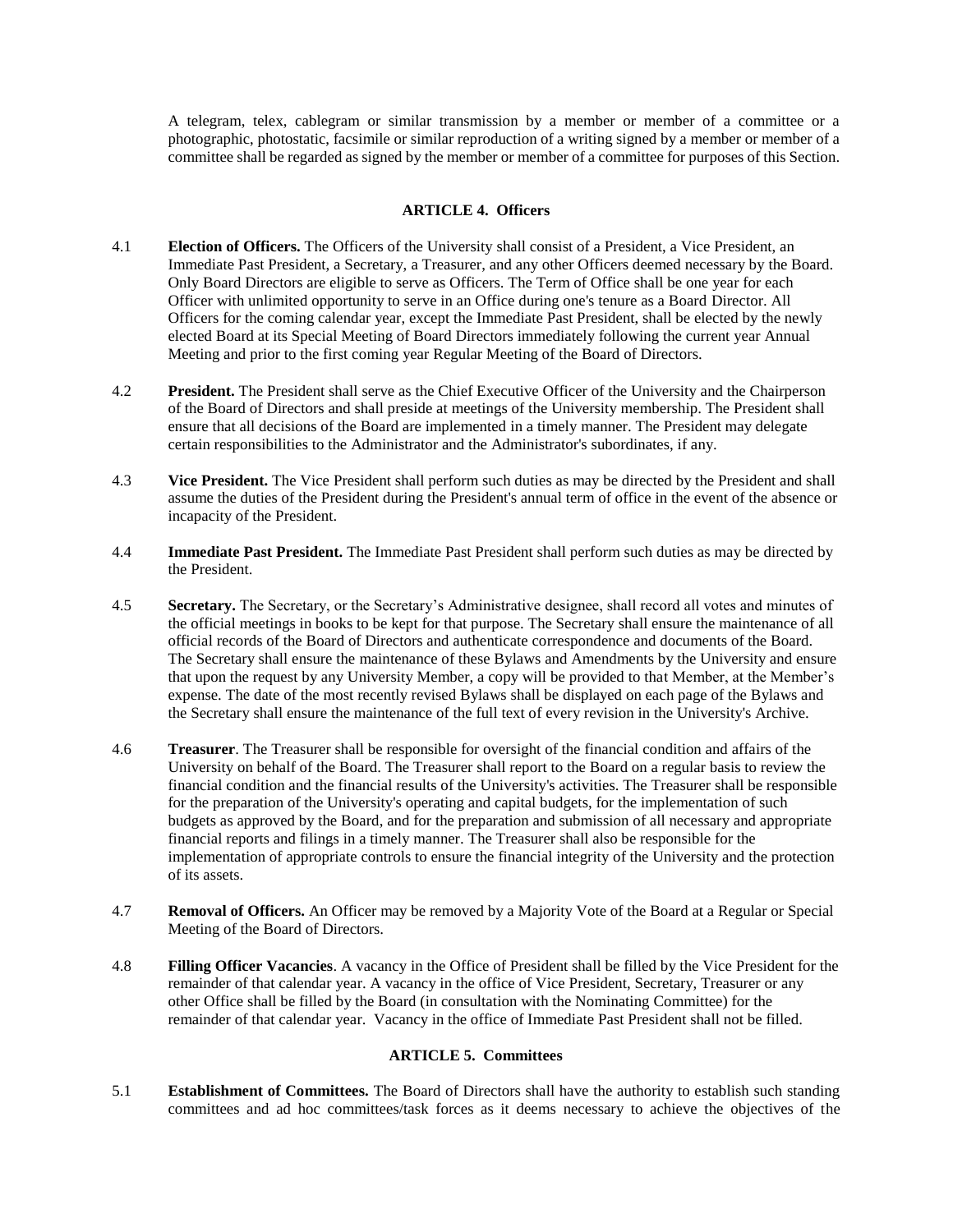University. The charge to each committee shall be specified in writing by the Board. An ad hoc committee may be identified as a task force, a study group, or any other designation assigned by the Board. No such committee shall have the authority of the Board of Directors in reference to amending, altering or repealing the Bylaws; electing, appointing or removing any member of any such committee or any Director or officer of the Corporation; amending or restating the Certificate of Formation; adopting a plan of merger or adopting a plan of consolidation with another Corporation; authorizing the sale, lease, exchange or mortgage of all or substantially all of the property and assets of the Corporation; authorizing the voluntary dissolution of the Corporation or revoking proceedings therefore; adopting a plan for the distribution of the assets of the Corporation; or amending, altering or repealing any resolution of the Board of Directors which by its terms provides that it shall not be amended, altered or repeated by such committee. The designation and appointment of any such committee and the delegation of authority to such committee shall not operate to relieve the Board of Directors, or any individual Director, of any responsibility imposed by law upon the Board of Directors or upon any individual Director.

- 5.2 **Committee Chairs and Members.** The Chair of each standing committee and ad hoc committee shall be appointed by the President for a one year term beginning January 1. Each Chair shall be eligible for reappointment. The Members of each standing committee and ad hoc committee shall be appointed by the President in consultation with each Chair. Members shall serve for a one year term beginning January 1, and shall be eligible for reappointment. The President shall be an Ex-Officio Member of every standing committee and every ad hoc committee.
- 5.3 **Executive Committee.** The Executive Committee shall consist of the Board Officers of the University. The Executive Committee may act on behalf of the entire Board of Directors, consistent with existing Board policies, without the need to consult the members of the Board of Directors. All such actions shall be reported to the Board of Directors at its next subsequent meeting.

#### **ARTICLE 6. Financial Affairs**

- 6.1 **Fiscal Year.** The fiscal year for the University shall extend from January 1 through December 31 of each calendar year.
- 6.2 **Annual Financial Status Report.** The Treasurer or his/her designee shall present a written report regarding the financial status of the University to University Members at each Annual Member Meeting.
- 6.3 **Annual Review of Financial Procedures.** Each year the Board may choose to engage a professional to: (1) review the University's financial policies and procedures to determine whether they are sufficient to provide adequate financial reporting and internal controls to safeguard the organization's assets; (2) ensure that the financial policies and procedures established are being followed; and (3) provide a written report to the Board.
- 6.4 **Bonding of Officers.** The Treasurer, the Administrator, and other University members delegated to assist the Treasurer shall be appropriately bonded.
- 6.5 **Annual Budget.** The Treasurer, with the assistance of the Finance Committee, shall propose an Annual Budget for adoption by the Board at the Board of Directors' Regular November Meeting. Once approved, the Treasurer or his/her designee shall present the Board Recommended Budget for the coming Year to the full membership for its approval at the Annual Membership Meeting.
- 6.6 T**ax-Exempt Status.** The Board shall maintain the University's classification as a non-profit tax-exempt organization under section  $501(c)(3)$ , as amended, of the Internal Revenue Code.

#### **ARTICLE 7. Indemnification and Insurance**